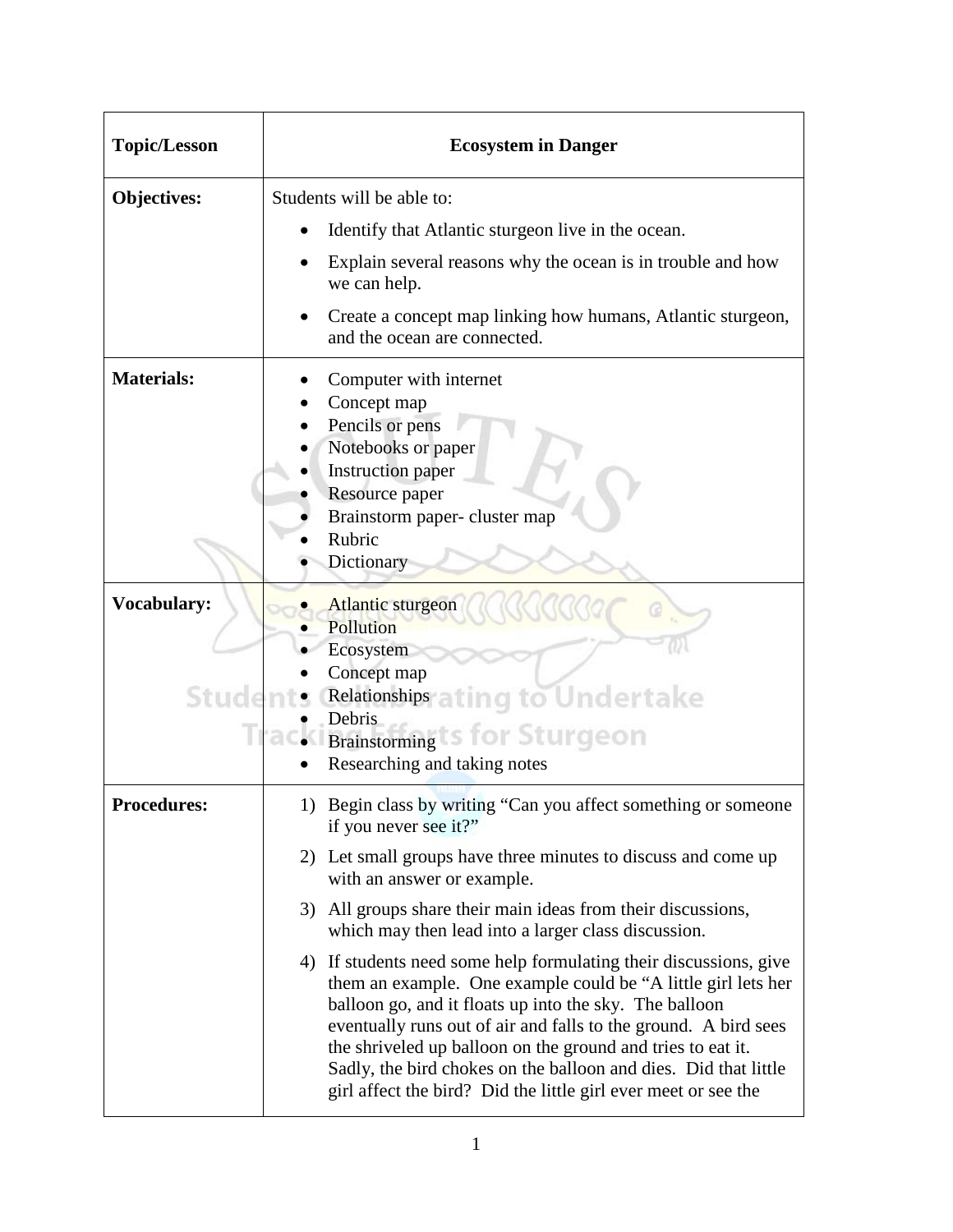|                                          | bird? Can one living thing affect another living thing without<br>ever seeing it or coming close to it?"                                                                                                                         |
|------------------------------------------|----------------------------------------------------------------------------------------------------------------------------------------------------------------------------------------------------------------------------------|
|                                          | 5) Discuss that humans have the same power of affecting life in<br>aquatic ecosystems, such as with Atlantic sturgeon.                                                                                                           |
|                                          | 6) Distribute the instruction page to students. Read it out loud<br>together, discussing the assignment, steps, and resources to<br>use.                                                                                         |
|                                          | 7) Model creating a cluster map and a concept map for students<br>to see. Leave the maps up for students to view during class<br>time.                                                                                           |
|                                          | 8) Partners begin working on assignment, using the instruction<br>page and rubric as a guide.                                                                                                                                    |
|                                          | 9) Teacher walks around to assist students as needed. Assess the<br>cooperative learning of the partners as part of their grade on<br>the rubric.                                                                                |
|                                          | 10) When partners are finished, they must edit their work, fixing<br>any spelling or grammar mistakes. They will then organize<br>their materials in the correct order and prepare to present their<br>maps to their classmates. |
|                                          | 11) Partners present their maps and then pass in materials.                                                                                                                                                                      |
|                                          | 12) Pass out blank cluster and concept maps for homework<br>assignment.                                                                                                                                                          |
| Students                                 | 13) Teachers may create a bulletin board using concept maps after<br>grading them.<br>Indertake                                                                                                                                  |
| Accommodations/<br><b>Modifications:</b> | Peer partnering S for Sturgeon<br>Scaffolding<br>Written multiple step instructions<br>Preferential seating<br>Repetition, oral cueing                                                                                           |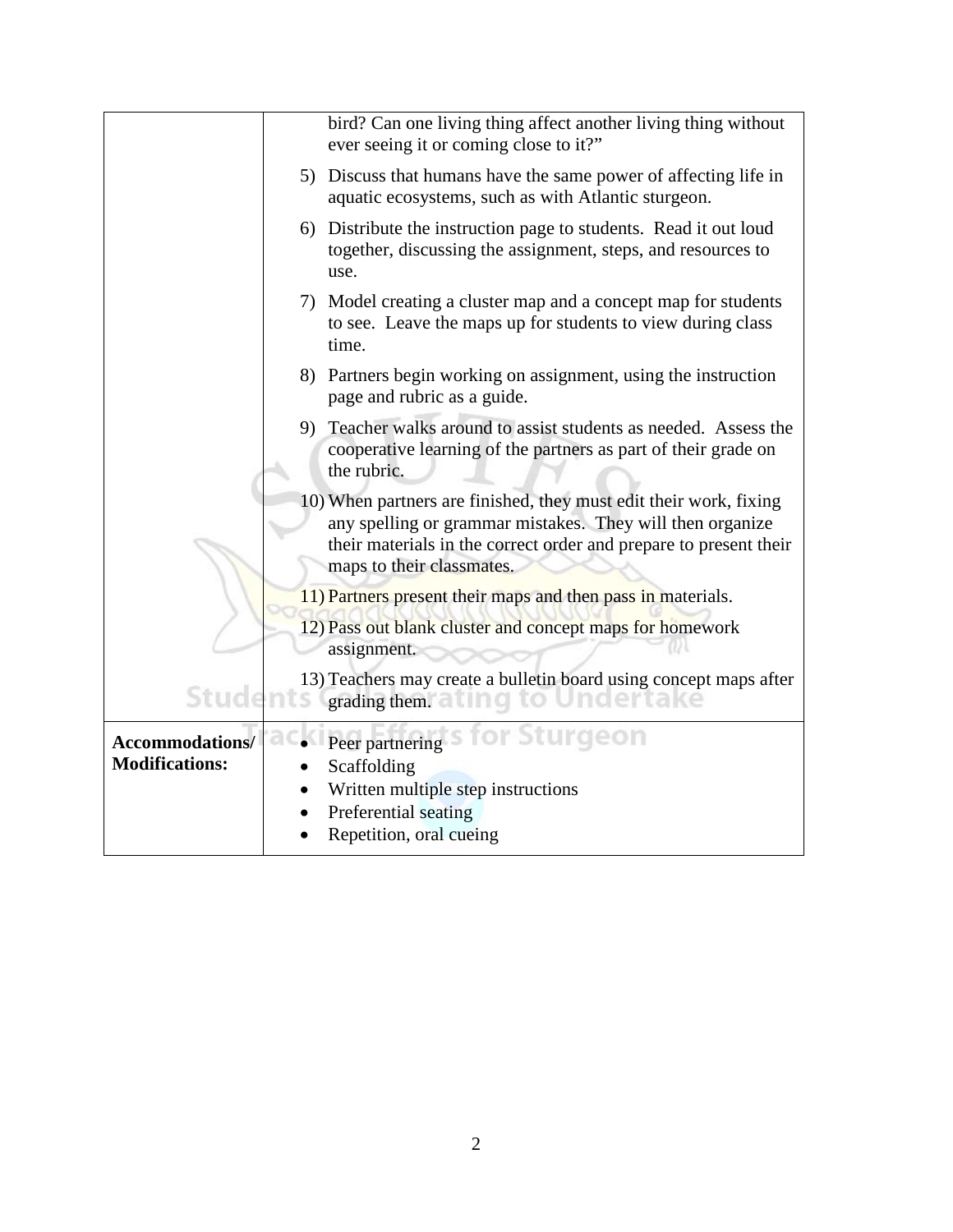

## **Ocean and Sturgeon Instructions**

 The ocean is a vast ecosystem, which contains billions of living organisms. Atlantic sturgeon are just one species that call the ocean their home. Humans affect the ocean and its marine life everyday through their behavior and actions. Some people do not even realize how much they are negatively affecting the ocean ecosystem.

 Work with your assigned partner to follow the instructions and guidelines to complete the assignment. Make sure to read the rubric carefully so you know what you will be graded on.

- **1.** Fill in your brainstorming cluster maps. You must think of ten ideas.
- **2.** Use the available Internet resources to determine why the ocean might be in danger. Search for facts, tips, and other important information. Take notes on the information you find. Include at least three important pieces of information from each site.
- **3.** Using your notes, start working on your concept map. The "Concept Map Layout" sheet is to show you how to put the cluster maps together to create one map.
- **4.** Make sure to show at least 15 relationships between humans, Atlantic sturgeon, and the ocean.
- **5.** Edit your maps, fixing any spelling or grammar mistakes.
- **6.** Prepare to present your cluster and concept maps to the class.
- **7.** Organize your information in the following order; brainstorm cluster map, notes, and concept map.
- **8. For Homework:** You will create a cluster and concept map that shows how we can help the ocean and how it will affect the ocean and Atlantic sturgeon.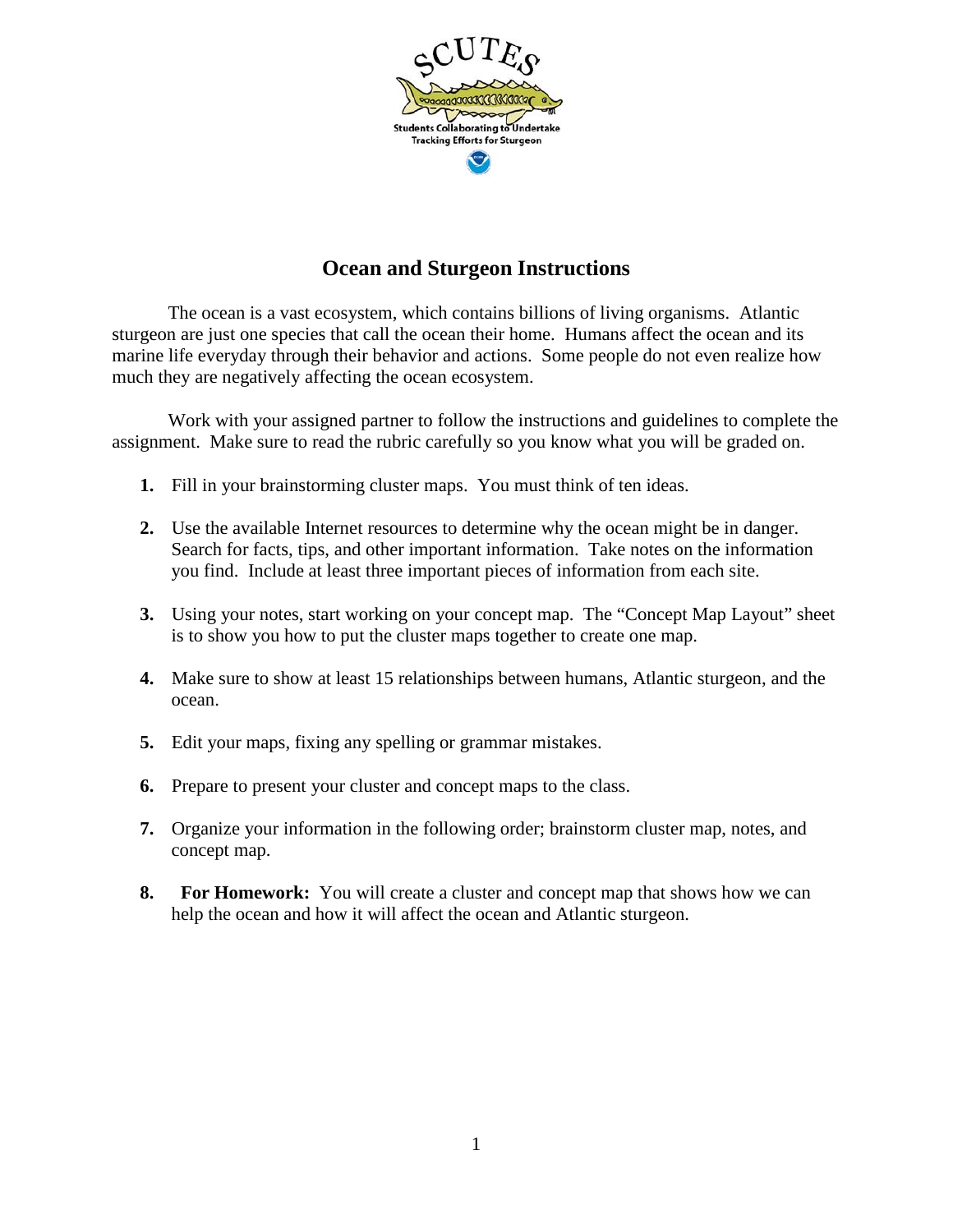

## **Rubric**

| <b>Area</b>                  | <b>Guidelines</b>                                                                                   | <b>Points</b> |
|------------------------------|-----------------------------------------------------------------------------------------------------|---------------|
| Participation and            | Partners followed all instructions.                                                                 |               |
| cooperative learning         | Partners worked cooperatively.                                                                      | 25 pts        |
|                              | Partners stayed focused and on task.                                                                |               |
| Cluster map                  | Partners had ten or more ideas on the<br>brainstorming cluster map.                                 |               |
| (brainstorming) and<br>notes | Partners went to every resource site.                                                               | 30 pts        |
|                              | Partners took notes and listed at least 3<br>pieces of important information from<br>every site.    |               |
| Concept map                  | Concept map shows at least 15<br>relationships between humans, Atlantic<br>sturgeon, and the ocean. |               |
|                              | Concept map is organized.                                                                           | 25 pts        |
|                              | Concept map is edited and free of any<br>mistakes.                                                  |               |
| Presentation                 | Partners speak clearly and<br>understandably when presenting.                                       |               |
|                              | Partners are able to explain what they<br>learned to the class appropriately.                       | 20 pts        |
|                              | Both partners participate.                                                                          |               |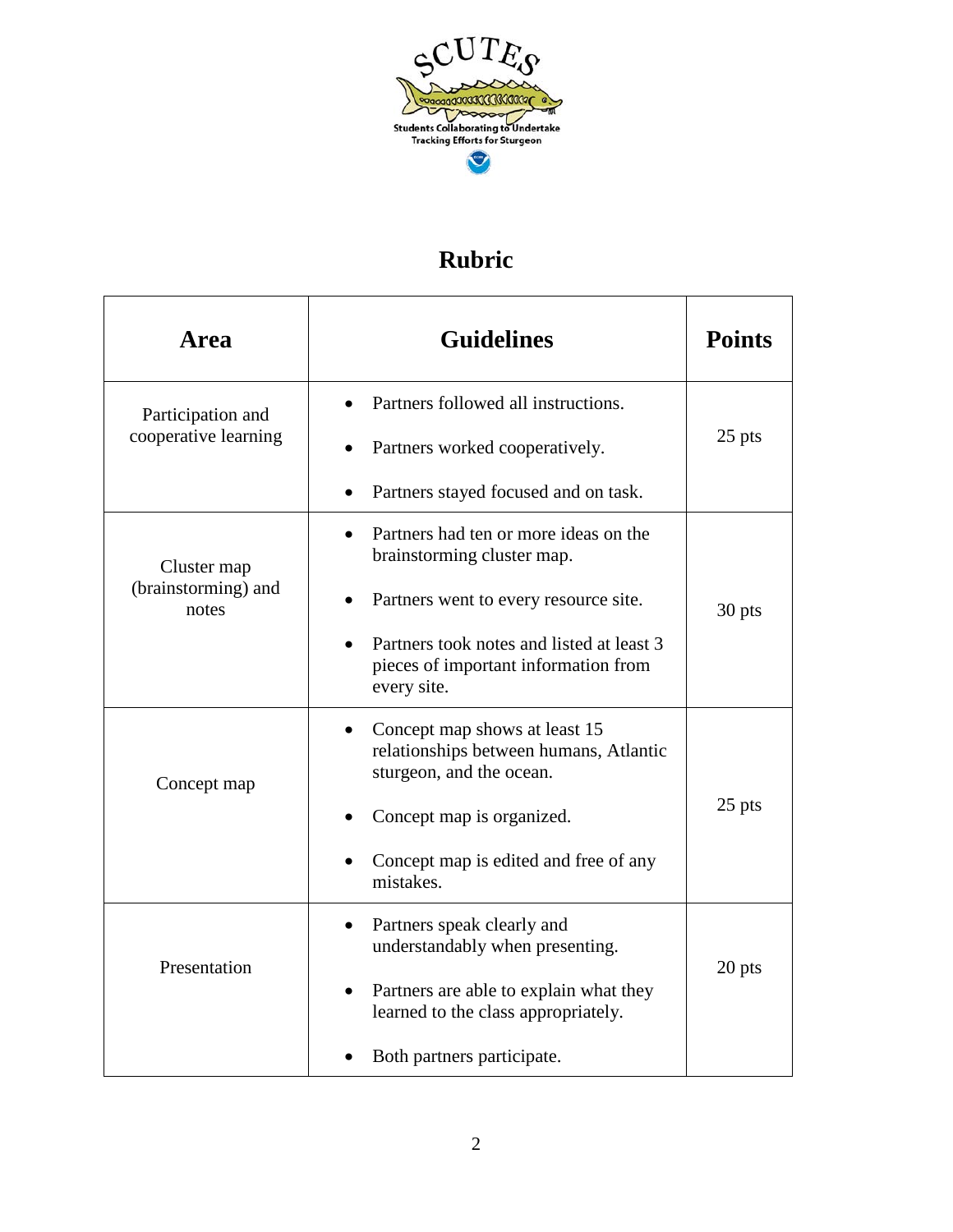

## **Website Resource Page**

Here are the resources you will use to increase your understanding of the ocean. Visit each site. Find at least 3 interesting facts, ideas, or tips from each, and write about them in your notes.

<http://www.greenpeace.org/usa/campaigns/oceans/threats>

- [http://seawifs.gsfc.nasa.gov/OCEAN\\_PLANET/HTML/peril\\_marine\\_debris.html](http://seawifs.gsfc.nasa.gov/OCEAN_PLANET/HTML/peril_marine_debris.html)
- <http://www.nature.org/initiatives/freshwater/strategies/estuaries.html>
- [http://seawifs.gsfc.nasa.gov/OCEAN\\_PLANET/HTML/education\\_threats.html](http://seawifs.gsfc.nasa.gov/OCEAN_PLANET/HTML/education_threats.html)
- <http://dusk.geo.orst.edu/oceans/yoto.html>
- [http://oceanservice.noaa.gov/education/kits/estuaries/estuaries09\\_humandisturb.html](http://oceanservice.noaa.gov/education/kits/estuaries/estuaries09_humandisturb.html)

<http://www.wired.com/science/discoveries/news/2004/06/63699>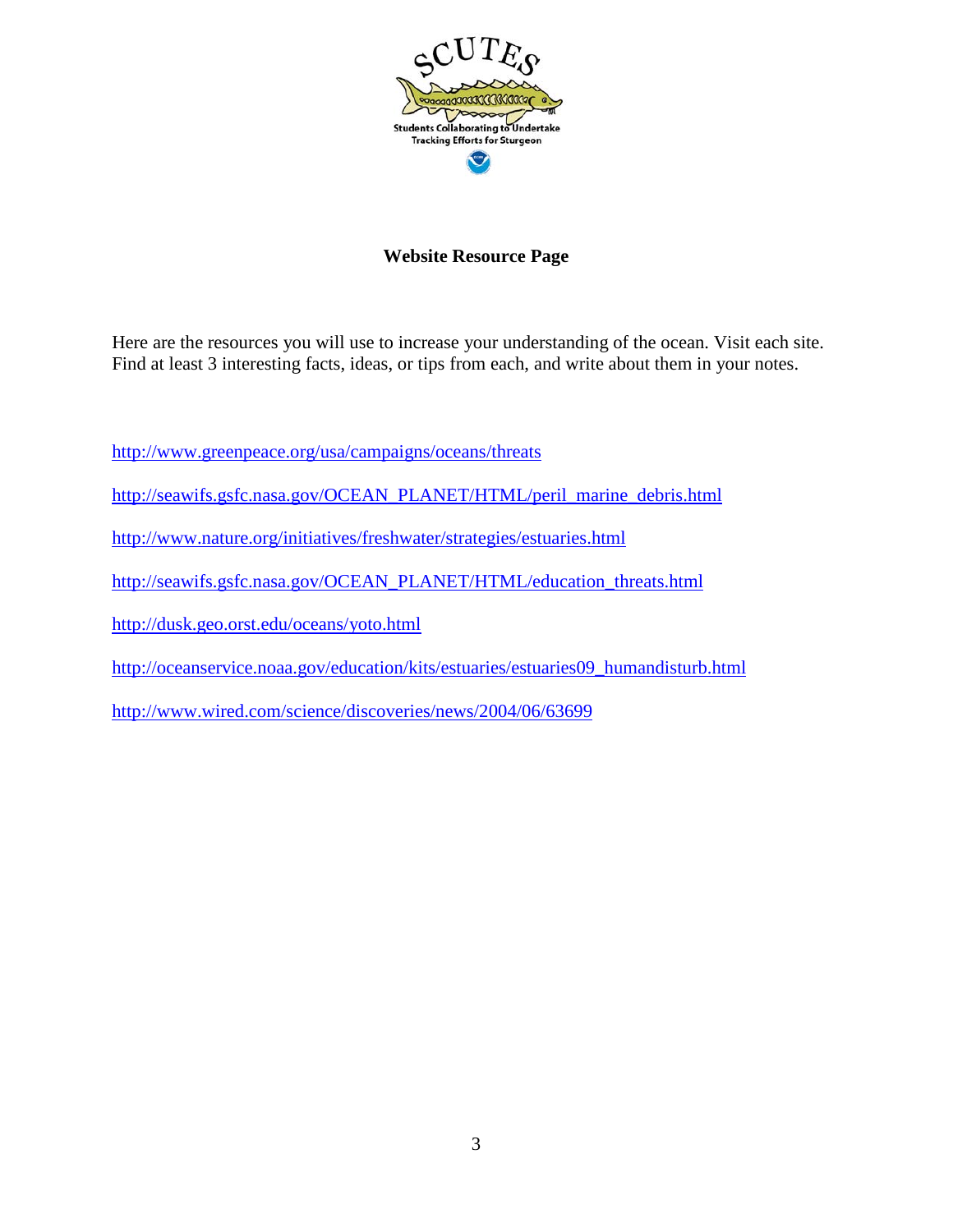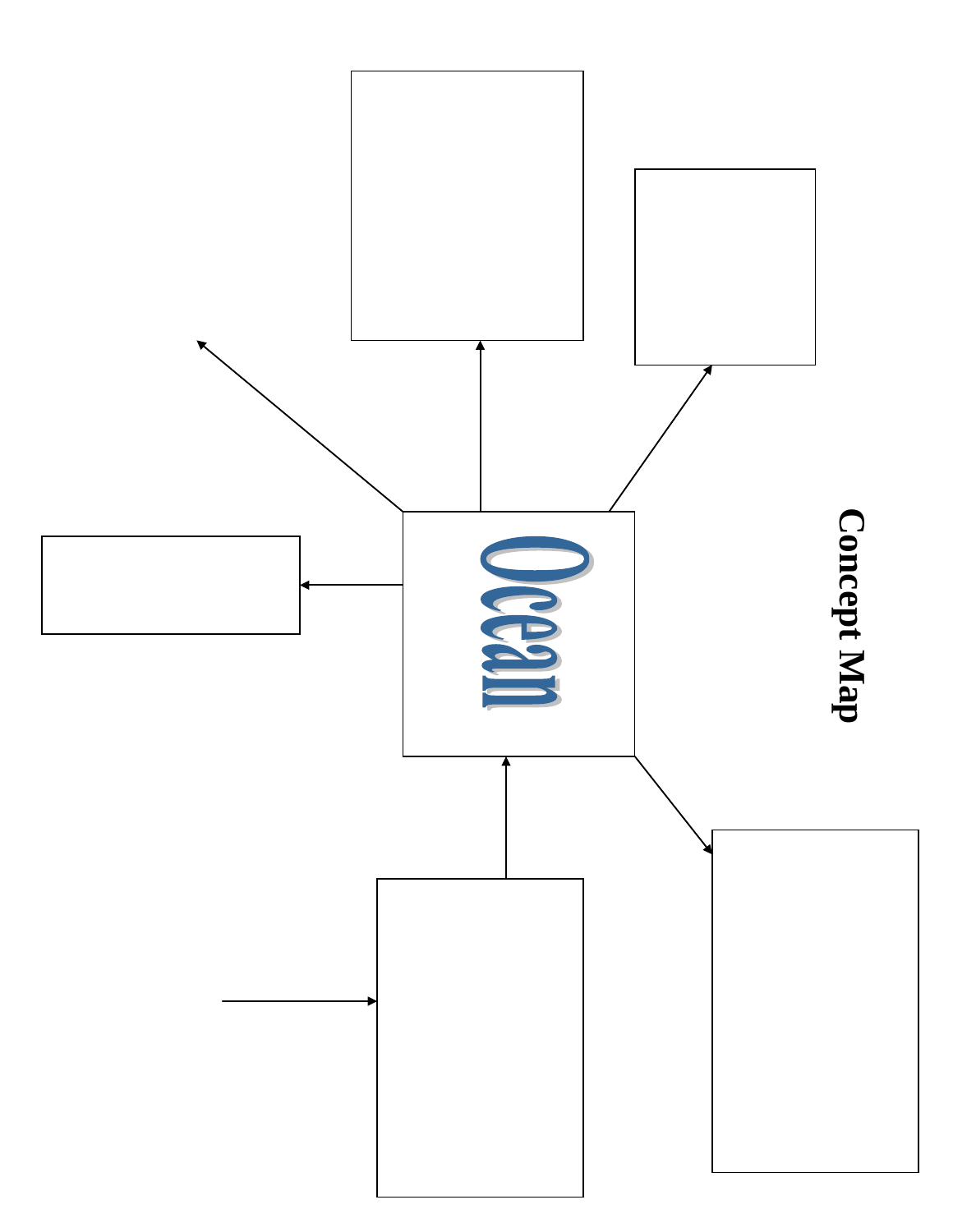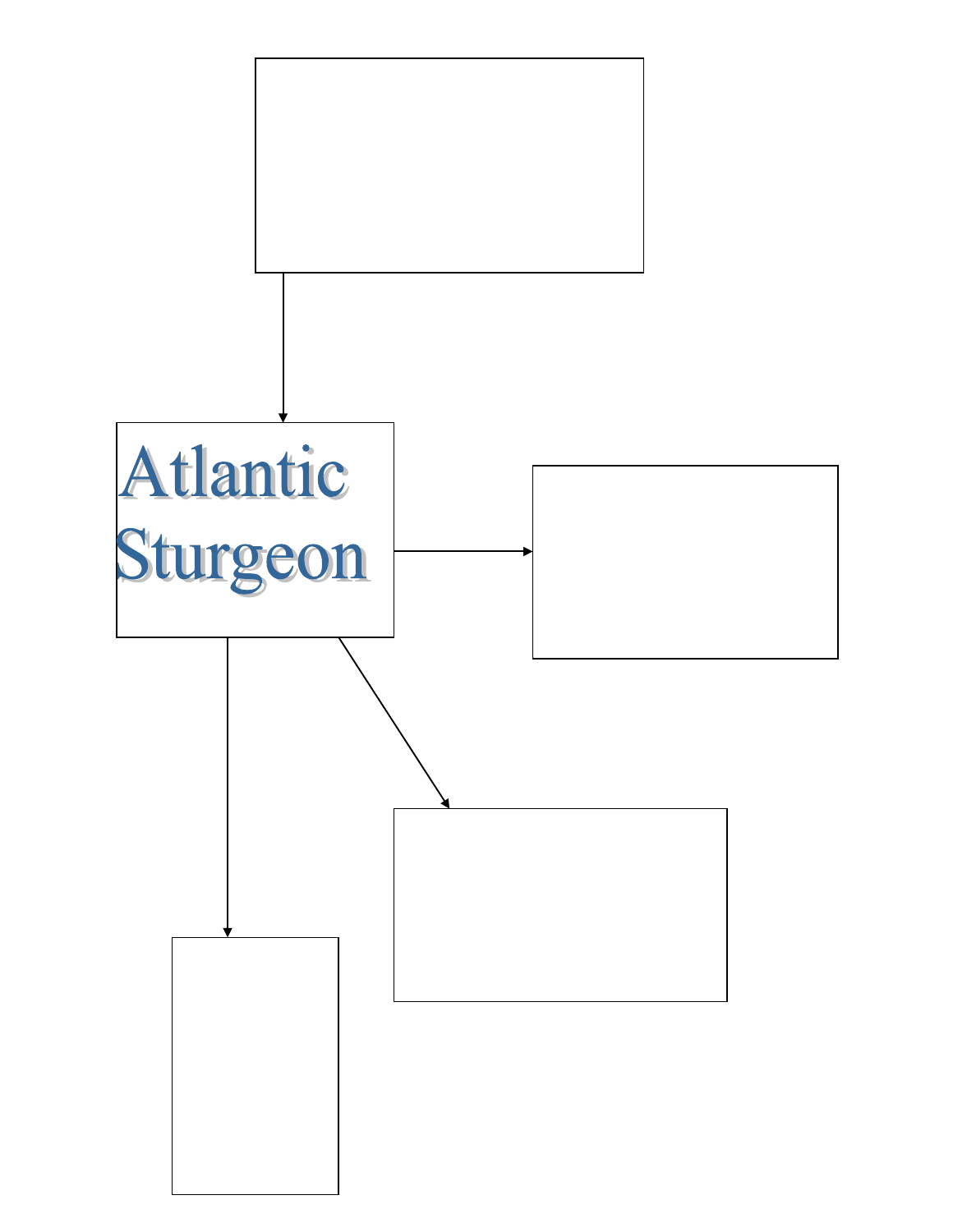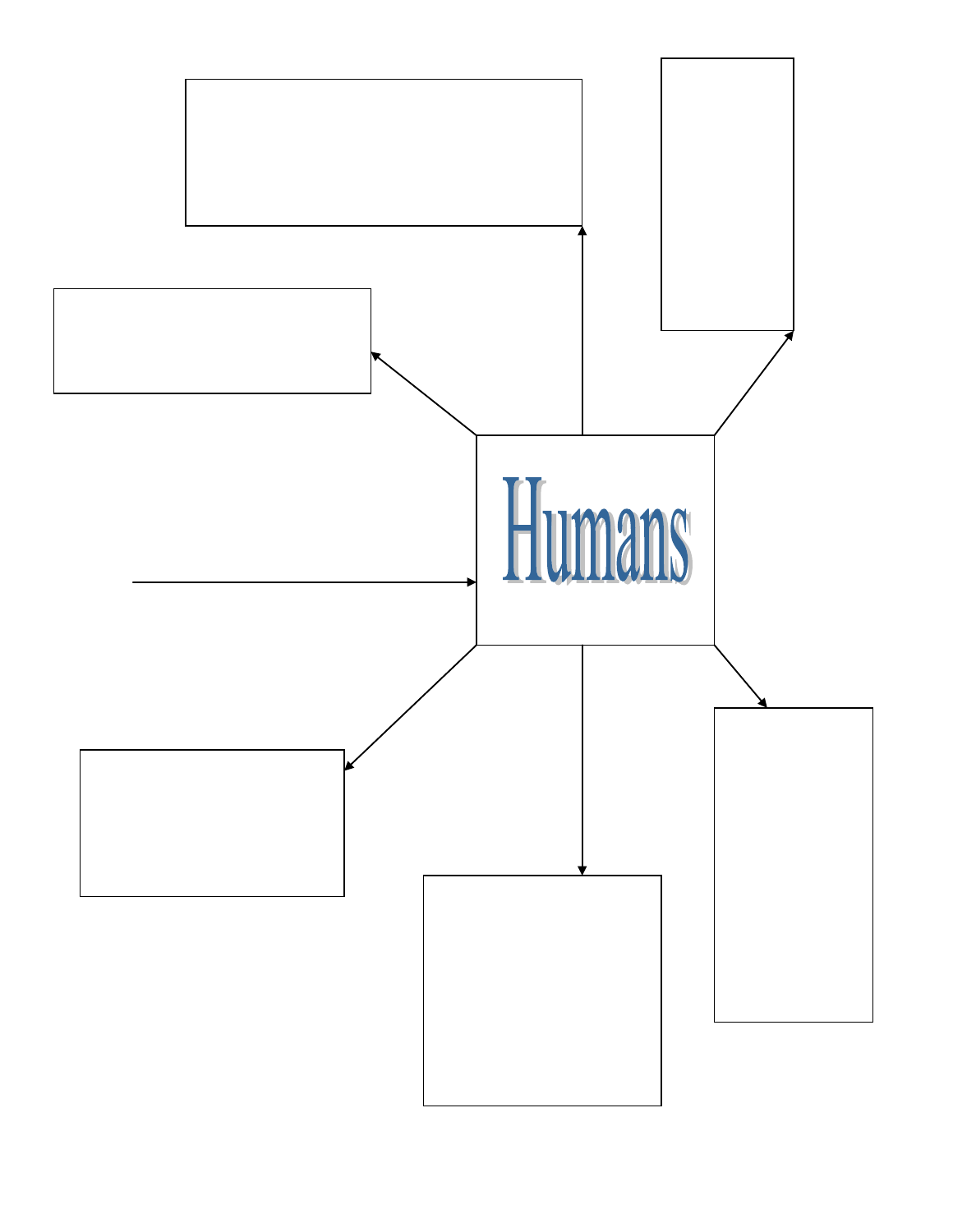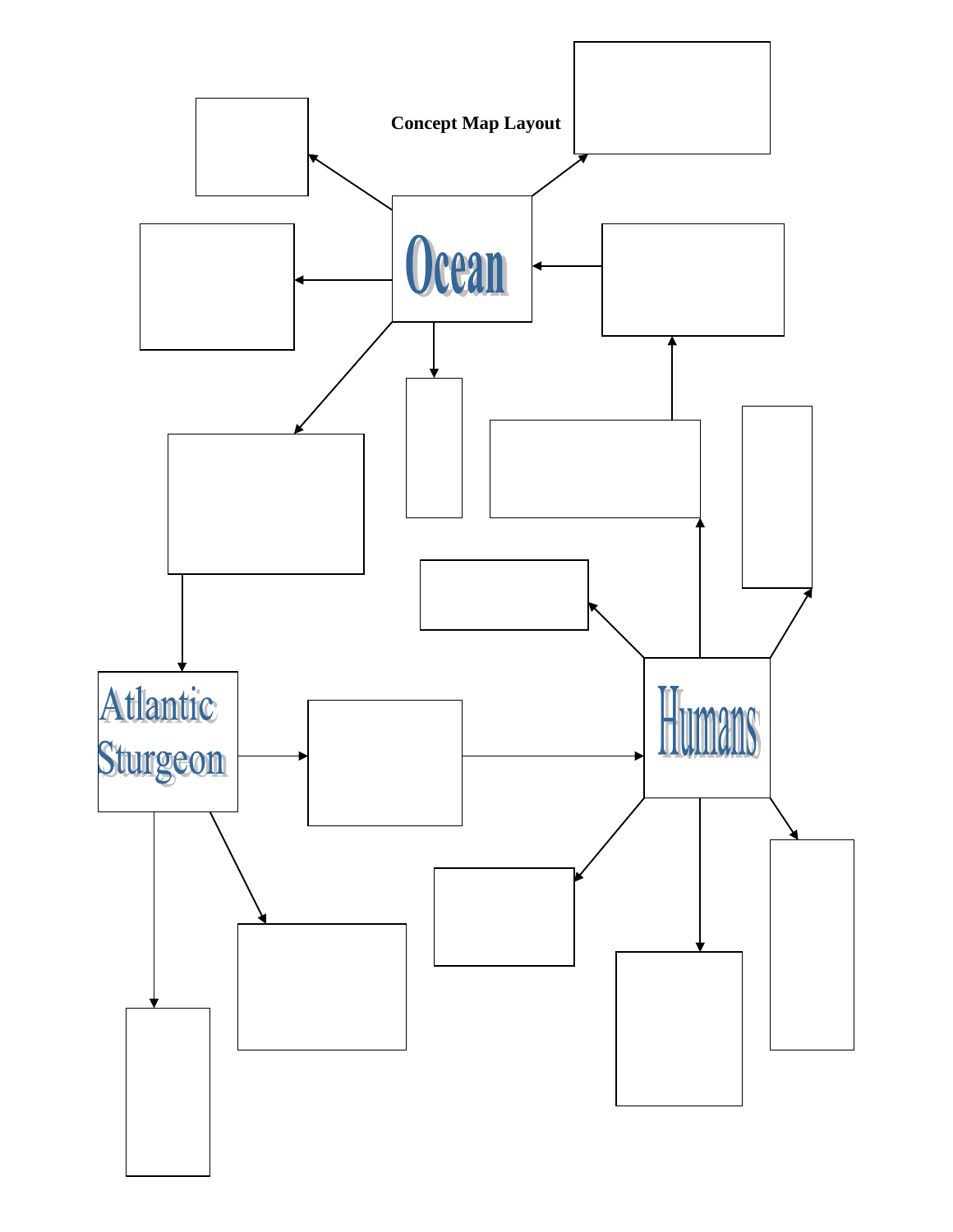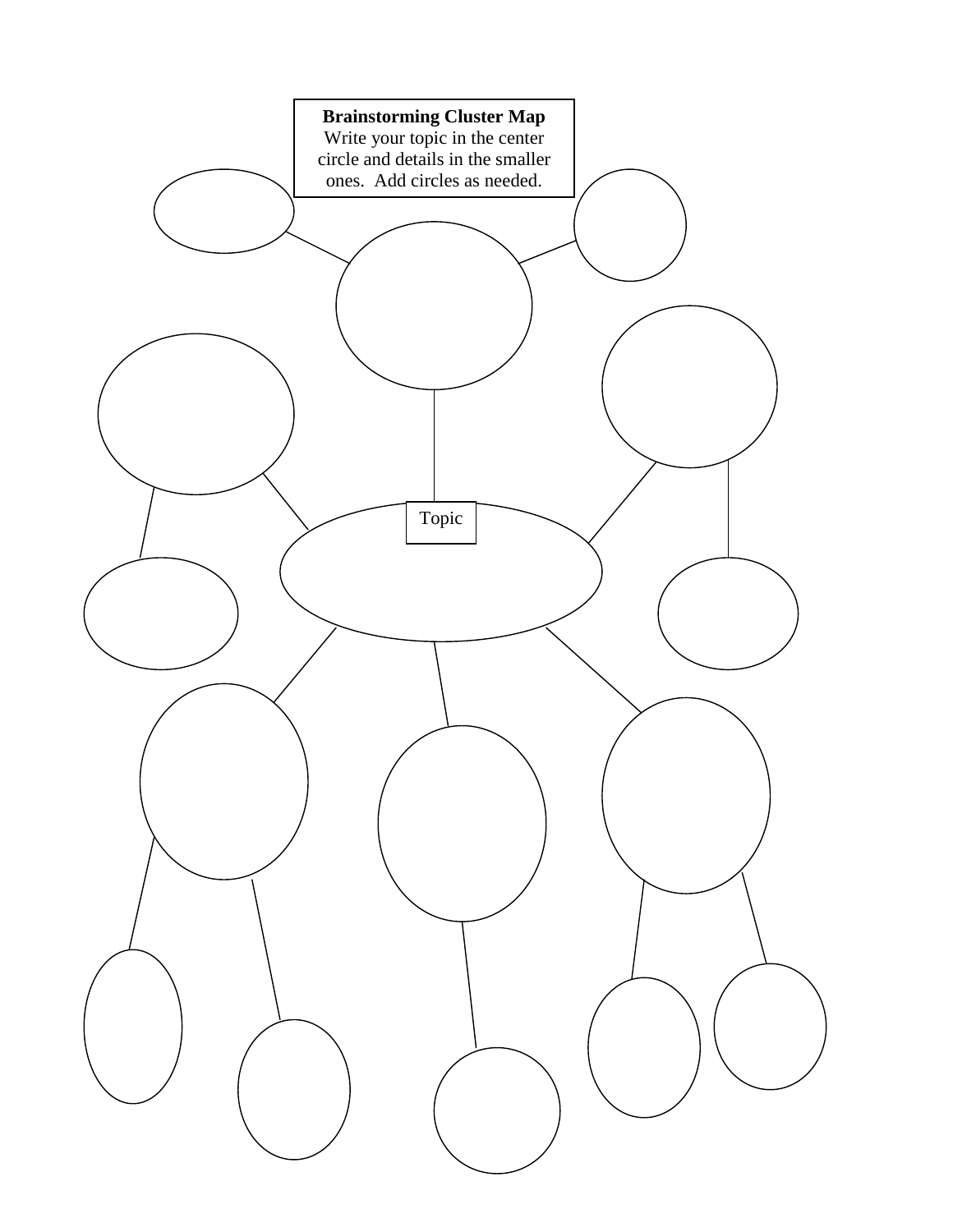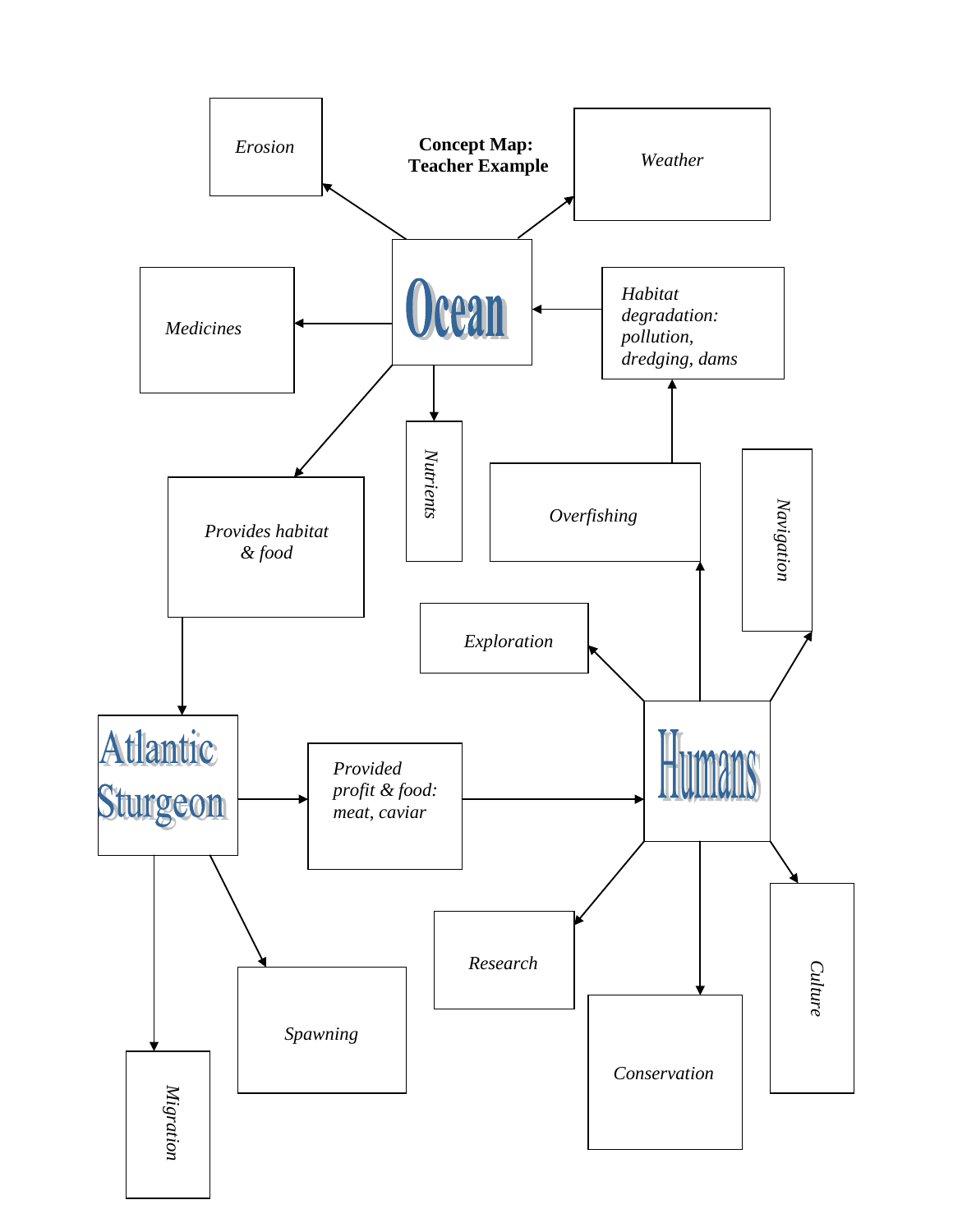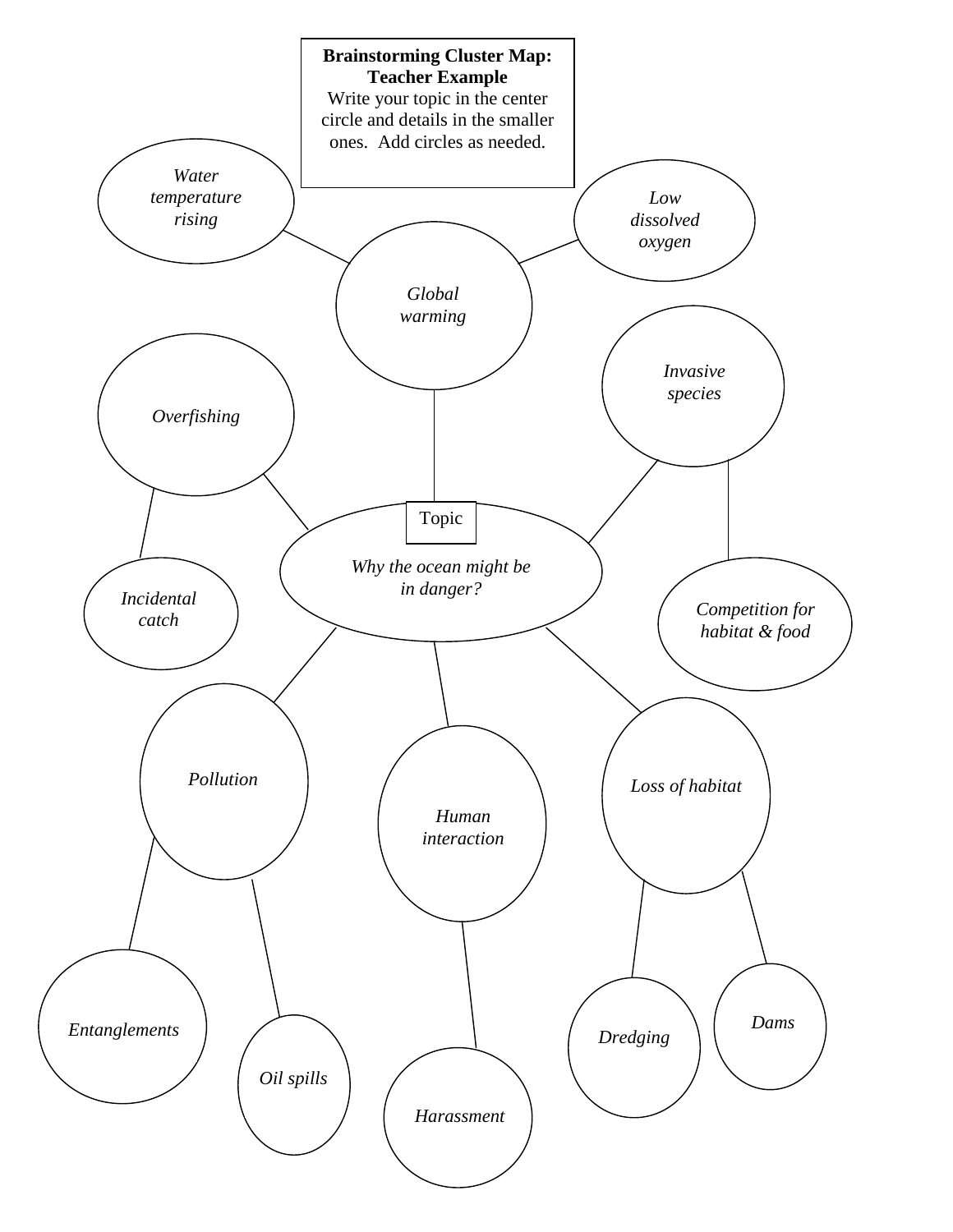